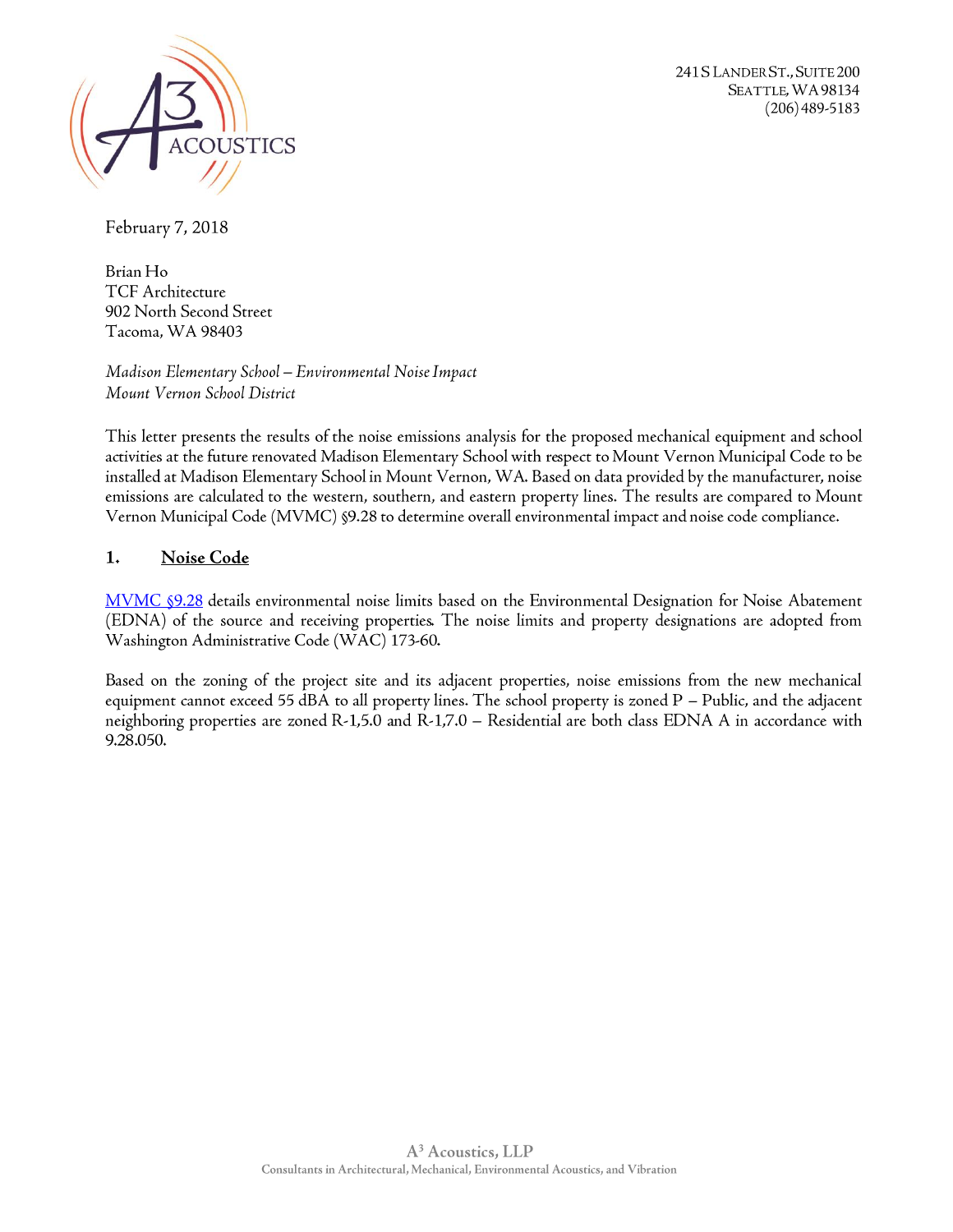

Exterior sound level limits for the City of Mount Vernon are provided in the following table for daytime hours.

| <b>EDNA</b> of               | <b>EDNA</b> of Receiving Property |         |         |
|------------------------------|-----------------------------------|---------|---------|
| <b>Source Property</b>       | Class A                           | Class B | Class C |
| Class A<br>Residential       | 55                                | 57      | 60      |
| Class B<br>Commercial        | 57                                | 60      | 65      |
| Class C<br><b>Industrial</b> | 60                                | 65      | 70      |

| Table 1 – Maximum permissible environmental noise limits per MVMC §9.28 |  |  |
|-------------------------------------------------------------------------|--|--|
|                                                                         |  |  |

§9.28.060(B) Deviations makes the following adjustments to the noise level limits based on time:

a. Five dBA for <sup>a</sup> total of 15 minutes in any one'hour period; or

- b. Ten dBA for a total of five minutes in any one-hour period; or
- c. Fifteen dBA for <sup>a</sup> total of one and one'half minutes in any one'hour period.

Part of the new equipment package for Madison Elementary School is an emergency generator that will run for up to 15 minutes once <sup>a</sup> mount for maintenance testing — per §9.28.060(B), it must not exceed 60 dBA during daytime hours at the adjacent residential properties. The emergency operation is exempt in accordance with 9.28.060(G)(5). Unamplified teacher, staff, and child voices are also exempt in accordance with  $9.28.060(G)(10)$ .

Regarding traffic noise, the environmental checklist correctly notes that automobile and truck traffic generates an average noise level of 50 dBA, which is within the acceptable levels for Class A EDNAs. The duration ofengine noise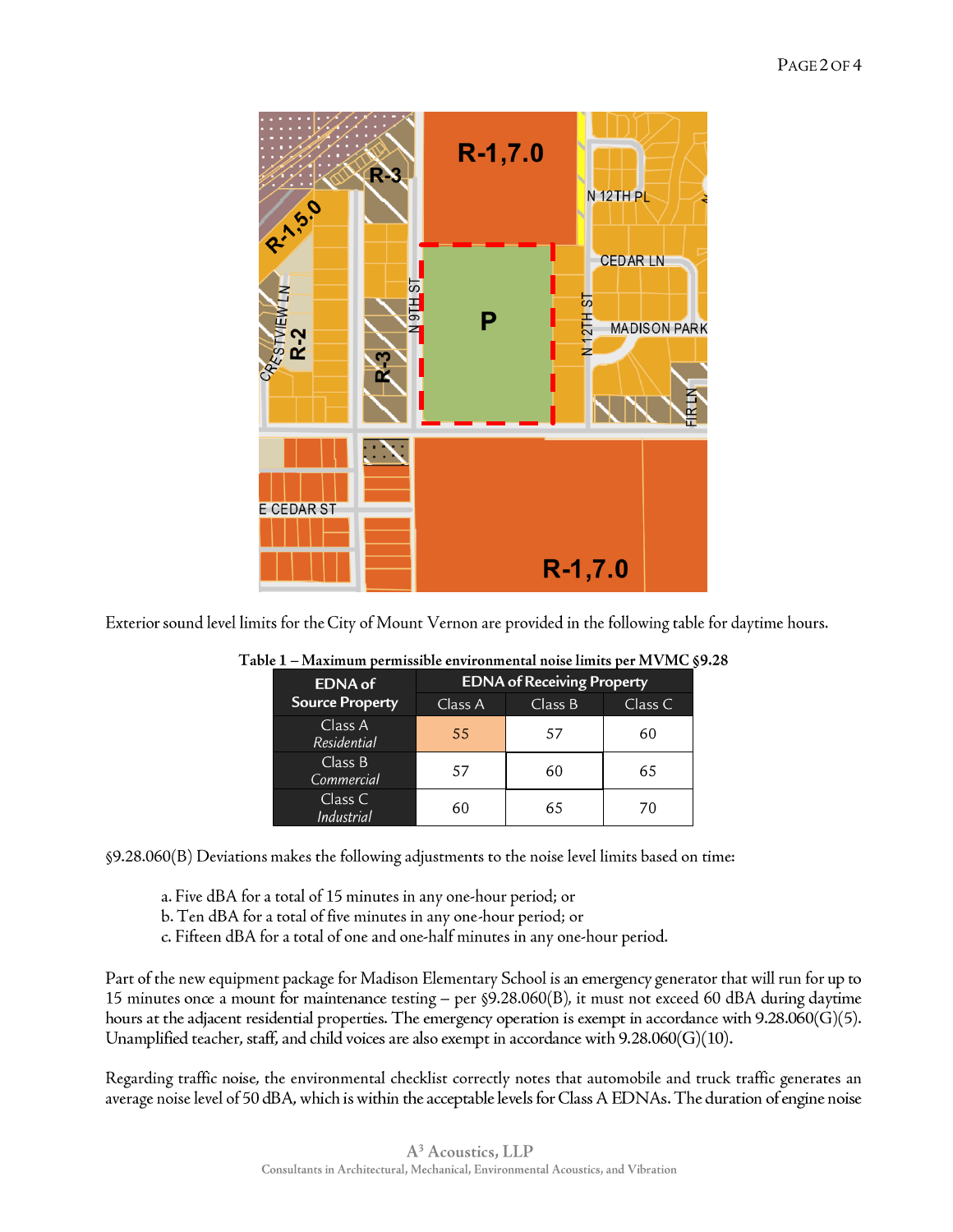from vehicle traffic on the school site, the daytime contributions from Fir Street, and the distance from the pick-up to the west, east and south properties will not exceed 55 dBA to these residential properties.

## 2. Predicted Mechanical Equipment Noise

The noise sources that exterior mechanical equipment evaluated for compliance is outlined in Table 2. Sound data for each unit is provided by the manufacturer.

| MARK    | LwA |
|---------|-----|
| KEF-1   | 77  |
| KEF-2   | 74  |
| $EF-1$  | 64  |
| $EF-2$  | 67  |
| $EF-3$  | 63  |
| $EF-4$  | 66  |
| $EF-5$  | 77  |
| $EF-6$  | 66  |
| $EF-7$  | 65  |
| $EF-8$  | 69  |
| EF-9    | 65  |
| EF-10   | 64  |
| EF-11   | 66  |
| $EF-12$ | 65  |
| EF-13   | 71  |
| EF-14   | 61  |
| EF-15   | 68  |
| AHU-7   | 92  |
| AHU-8   | 90  |

.<br>Table 2 – Madison Elementary: Exterior mechanical equipment sound power levels (dB re 1 picowatt)

#### Table 3 - Madison Elementary: Generator - operational sound pressure levels at 65 feet (dB re 20  $\mu$ Pa)

| Make & Model              | $dBA$ SPI @ 65'-0" |
|---------------------------|--------------------|
| MTU On-site Energy 125 kW | 60                 |

Equipment noise is predicted to the nearest property lines considering attenuation by distance and site conditions. The calculation methods employed follow those described by the Air-Conditioning & Refrigeration Institute (ARI) Standard 275 and ASHRAE Applications Handbook. Calculation results are shown in the following tables <sup>3</sup> and 4.

## Table 3 - Noise emissions from constant operation daytime mechanical equipment received at property lines

| Property Line | Overall dBA SPL @ PL | Daytime Limit |
|---------------|----------------------|---------------|
| West          |                      |               |
| South         |                      | 55            |
| East          |                      |               |

| Table 4 - Noise emissions from generator received at property line |  |  |
|--------------------------------------------------------------------|--|--|
|                                                                    |  |  |

| <b>Property Line</b> | Overall dBA SPL @ PL 15-min Daytime Limit |  |
|----------------------|-------------------------------------------|--|
| West                 |                                           |  |